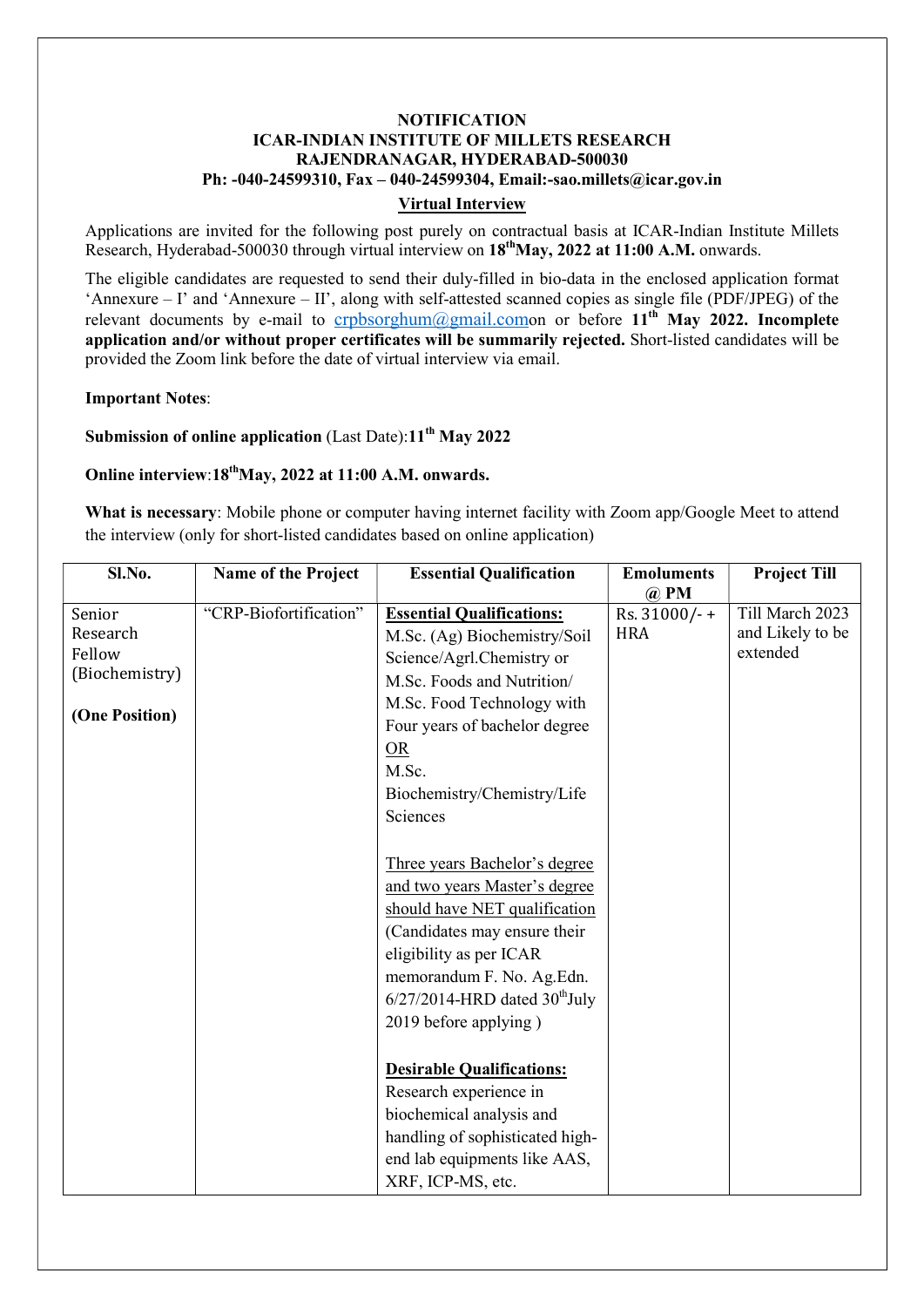#### Terms and Conditions:

1. The above post is purely temporary and on contractual basis till the end of project period. The selected candidates shall not claim for regular appointment/absorption in ICAR-IIMR or funding agency at the end of the project.

2. The age limit of above position is up to 35 years as on the date of interview. The relaxation in upper age limit is five years for SC/ST/women candidates and three years for OBC candidates as per rules.

3. The duly filled-in application form (as per the format-Annexure I& II enclosed (If Applicable) with photograph affixed on it and signed, should be sent to crpbsorghum@gmail.comon or before  $11^{th}$ May 2022

4. All the relevant original testimonials (date of birth, degree certificate, experience certificate, etc., if any) are to be shown and a set of attested copies of all the certificates will be required to be submitted by the candidates for verification, before joining, if selected. If any candidate is found to have submitted false information/claims at any stage, their candidature will be summarily rejected and appointment will be terminated if found during project period.

5. No objection and experience certificate are required from the employer; in case he/she is employed.

6. For short-listed candidates' interview will be held virtually via Zoom Platform on  $18^{th}$ May 2022 at 11:00 A.M. onwards.

 7. The online reporting time for interview will be communicated individually. The candidates shall adhere to the instructions and timings of joining the virtual interview. The candidate/s may be required to wait for the access as per the waiting list and the details of which will be communicated through email.

8. The candidates are advised to ensure good internet connectivity for the smooth conduct of the interview and download the relevant software to connect the link, IIMR doesn't take any responsibility if someone misses interview on these reasons

9. No TA/DA/ any other expenses will be paid for attending the interview.

10. It may be noted by the candidate intending to attend the online interview, if any of his near or distant relative is an employee of the ICAR - IIMR, have to declare his/her name, designation, nature of duties, relationship in writing (Annexure-II) along with the form application so as to reach us by on or before of 11<sup>th</sup>May 2022.If any such certificate and or declaration is furnished on the date of interview and found that his relative is an employee of ICAR - IIMR, such candidate will not be allowed to appear for the interview. Moreover, even after joining, if the information is found to be false, her/his candidature is liable to be rejected and/ or termination of contract. All the other candidates are also required to compulsorily submit the scanned declaration duly signed in the format (Annexure II) along with other documents through e-mail.

11. In case of non-Availability of suitable candidates with above mentioned qualifications, Experienced candidates will be preferred.

12. In case of any disputes, it will be resolved within the jurisdiction of Hyderabad, Telangana court only.

#### **DIRECTOR**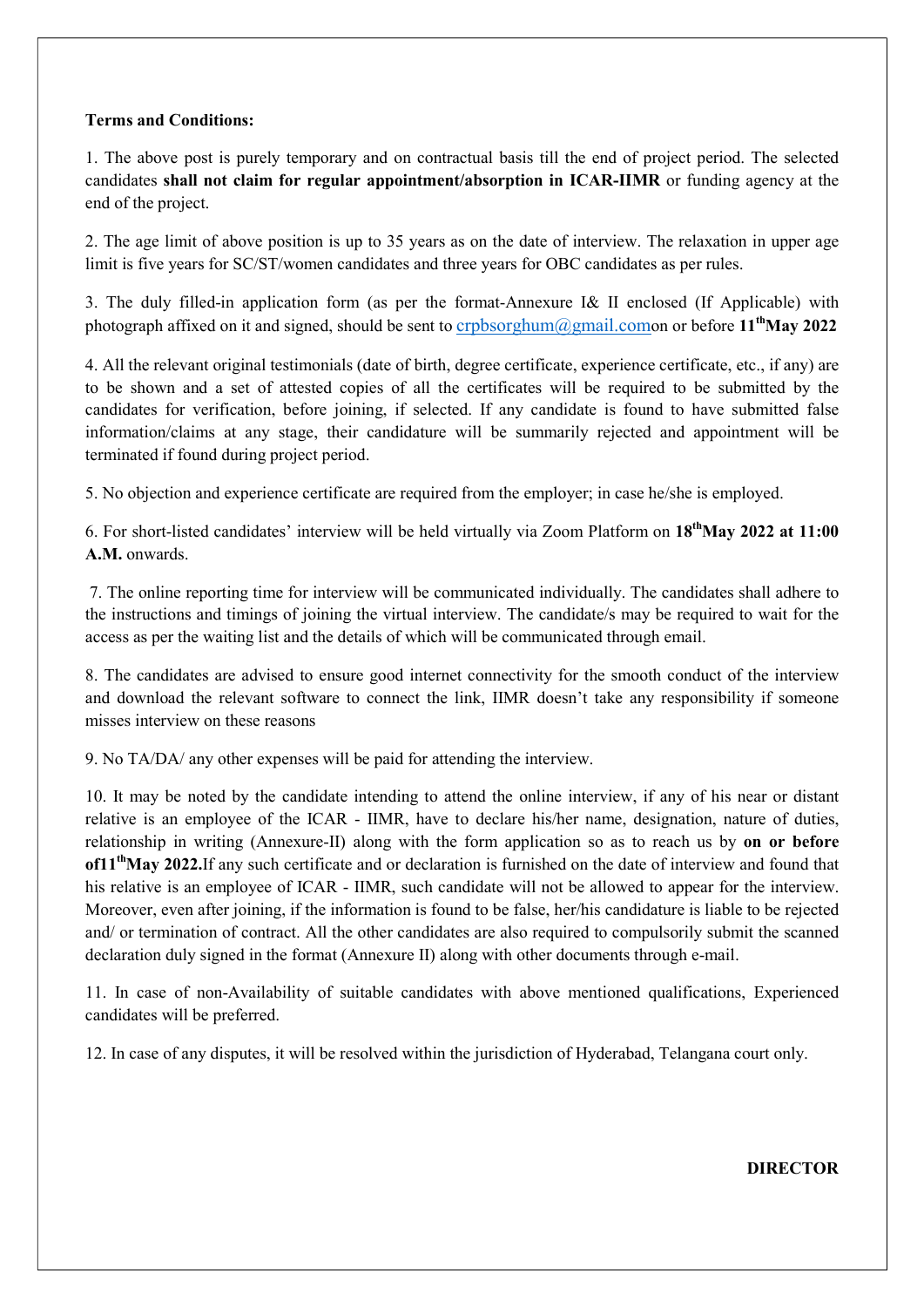### PROFORMA (Annexure I)

|                       | (On contractual Basis)            |                    |                   |                                                                                                                                                                                                                                |                              |                               |
|-----------------------|-----------------------------------|--------------------|-------------------|--------------------------------------------------------------------------------------------------------------------------------------------------------------------------------------------------------------------------------|------------------------------|-------------------------------|
|                       |                                   |                    |                   |                                                                                                                                                                                                                                |                              |                               |
|                       | Project: Name                     |                    |                   |                                                                                                                                                                                                                                |                              | Latest passport size<br>photo |
| 1.                    |                                   |                    |                   | Name in Blockletters: Name is a series of the series of the series of the series of the series of the series of the series of the series of the series of the series of the series of the series of the series of the series o |                              |                               |
| 2.                    |                                   |                    |                   |                                                                                                                                                                                                                                |                              |                               |
| 3.                    |                                   |                    |                   |                                                                                                                                                                                                                                |                              |                               |
|                       |                                   |                    |                   |                                                                                                                                                                                                                                |                              |                               |
| 5.<br>6.              | <b>EducationalQualifications:</b> |                    |                   | Mobileno: ___________________; AadharNo: ______________________;                                                                                                                                                               |                              |                               |
| SI.<br>N <sub>0</sub> | Qualifications                    | Year of<br>passing | <b>Discipline</b> | Board/<br>University                                                                                                                                                                                                           | Marks $\frac{6}{6}$<br>/GPA) | <b>Remarks</b><br>(if any)    |
| 1.                    | Matriculation /<br>$SSC/10^{th}$  |                    |                   |                                                                                                                                                                                                                                |                              |                               |
| 2.                    | Intermediate /<br>$HSC/10+2$      |                    |                   |                                                                                                                                                                                                                                |                              |                               |
| $\overline{3}$ .      | Graduation                        |                    |                   |                                                                                                                                                                                                                                |                              |                               |
| 4.                    | Post-Graduation                   |                    |                   |                                                                                                                                                                                                                                |                              |                               |
| $\overline{5}$ .      | Ph.D.                             |                    |                   |                                                                                                                                                                                                                                |                              |                               |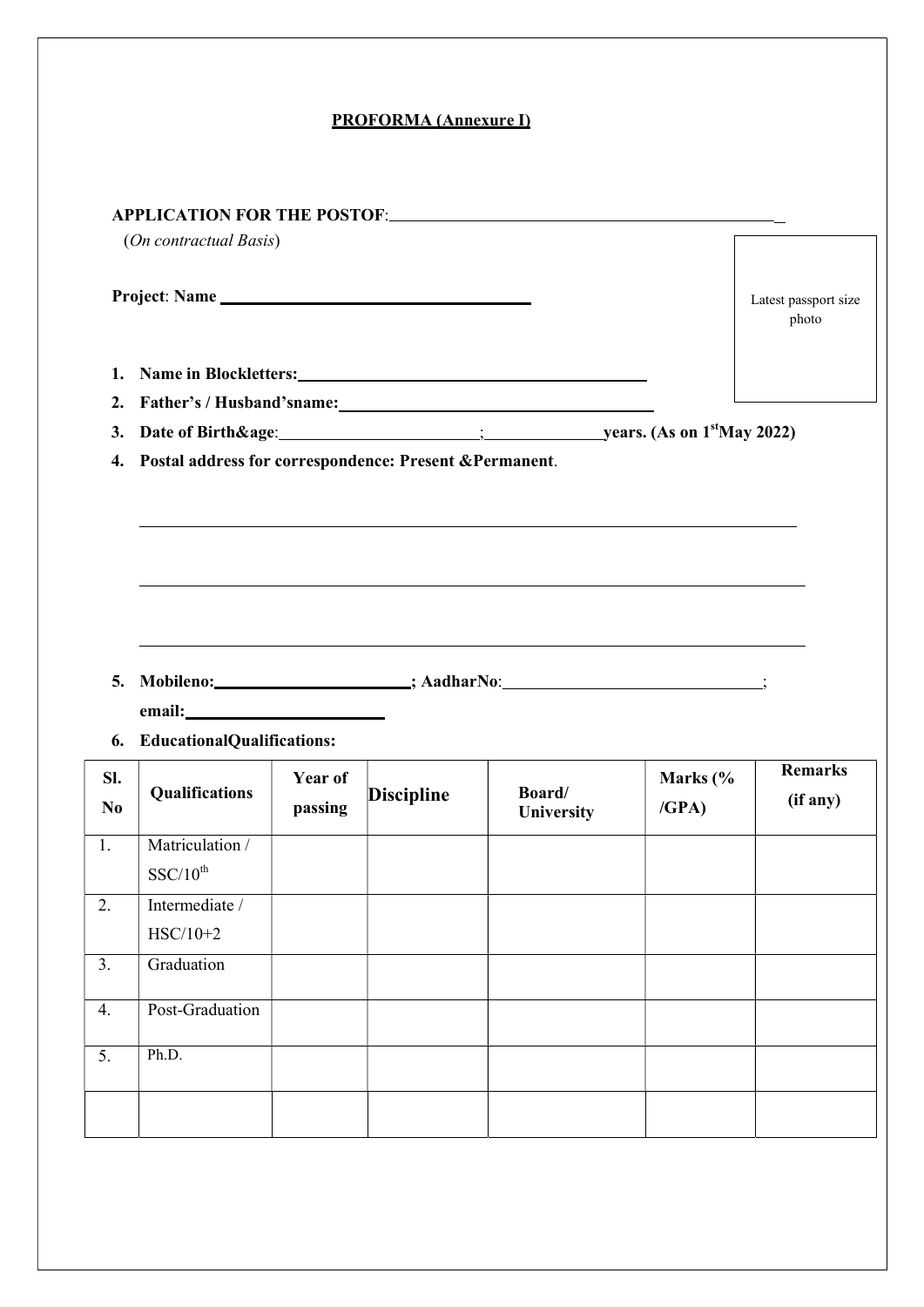### 7. Prior Experience (ifany):

| SI.<br>No. | Name of the<br><b>Organization/Institute</b> | Post | From<br>To | Drawn<br><b>Salary</b><br>Per<br><b>Month</b> | <b>Remarks</b> |
|------------|----------------------------------------------|------|------------|-----------------------------------------------|----------------|
| 1.         |                                              |      |            |                                               |                |
| 2.         |                                              |      |            |                                               |                |
| 3.         |                                              |      |            |                                               |                |
| 4.         |                                              |      |            |                                               |                |

8. Additional Information which you would like to mention or Additional Sheet may beused

- a. Additional Academic/ professionalQualifications:
- b. No. Training Attended
- c. No. of Research Publications / reports / specialprojects:
- d. No. of Awards/ Scholarships/ OfficialAppreciations:
- e. Affiliationwithprofessionalbodies/institutes/Societies:
- f. Any otherinformation:

# 9. Whether belongs to SC/ST/OBC/OC/PH/Ex-servicemen (as per GoInorms)

# SELF DECLARATION

I hereby declare som/Daughterof hereby declare thattheinformationgivenaboveandintheencloseddocumentsistruetothebestofmyknowledgeand belief and nothing has been concealed therein. I am well aware of the fact that if Information given by me is proven false/ not true, I will have to face the punishment as per the law. Also, all the benefits availed by me shall be summarily withdrawn and I may be terminated from the services without assigning anyreasons.

Date:  $/$  /

Place: Signature of the Candidate